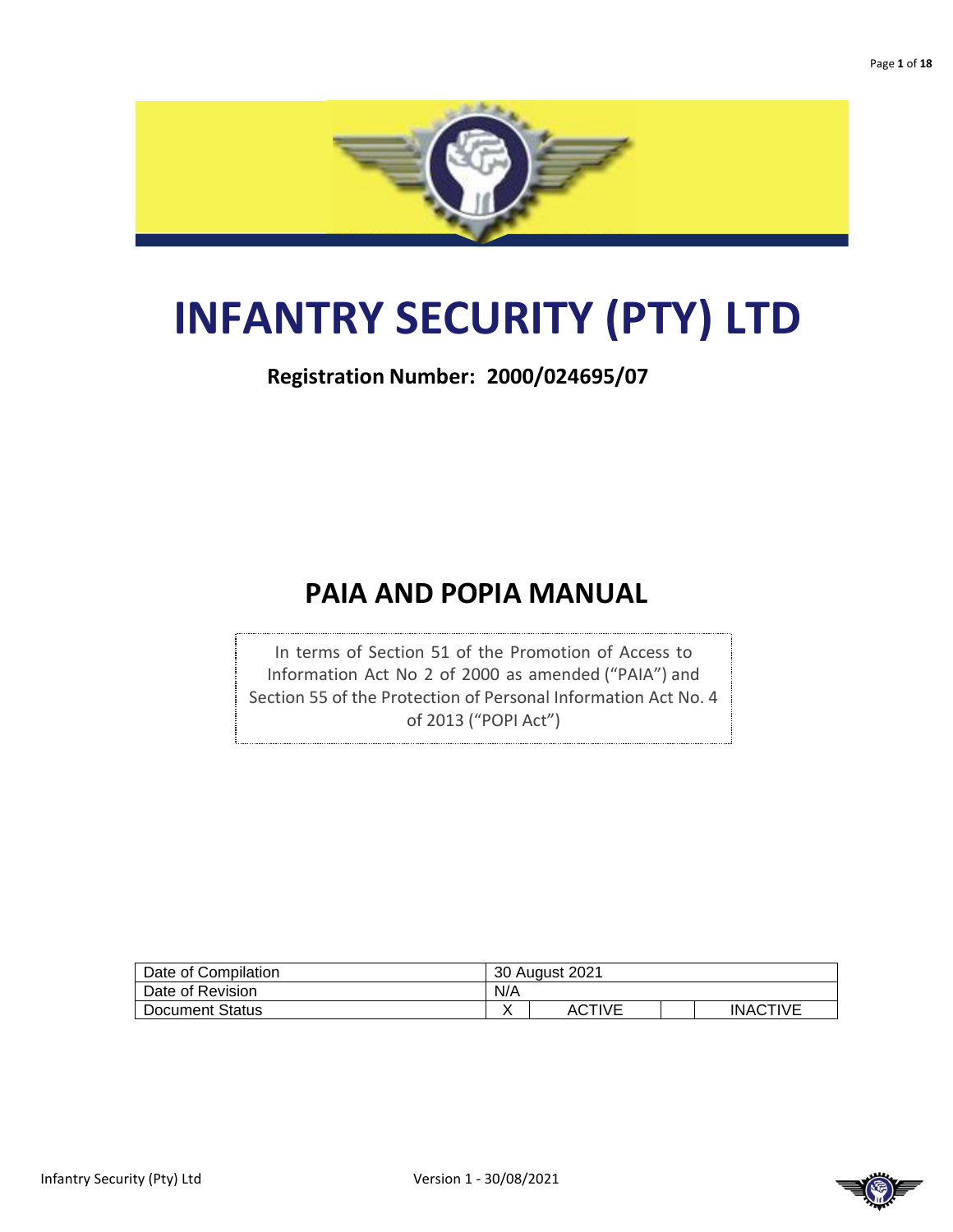### **INDEX PAGE**

| 1.  | Background to the Promotion of Access to Information Act                         | 3  |
|-----|----------------------------------------------------------------------------------|----|
| 2.  | Infantry Security Services (Pty) Ltd                                             | 3  |
| 3.  | Background to the Protection of Personal Information Act                         | 3  |
| 4.  | Purpose of Manual                                                                | 4  |
| 5.  | Details of the Information Officer and Deputy Information Officers               | 4  |
| 6.  | Guide complied by the Information Regulator of South Africa                      | 5  |
| 7.  | Subjects and Categories of Records available in terms of legislation, on Request |    |
|     | or without Request                                                               | 5  |
| 8.  | The Request Procedure                                                            | 8  |
| 9.  | Fees                                                                             | 9  |
| 10. | Refusal of a Request for Information                                             | 9  |
| 11. | Protection of Personal Information processed by Infantry Security                | 10 |
| 12. | The Categories of Data Subjects and the Information we Process                   | 12 |
| 13. | With whom we share Personal Information                                          | 13 |
| 14. | Description of the Information Security Measures implemented by Infantry         | 13 |
| 15. | PAIA Request Form                                                                | 15 |
| 16. | <b>Fees Schedule</b>                                                             | 17 |
|     |                                                                                  |    |

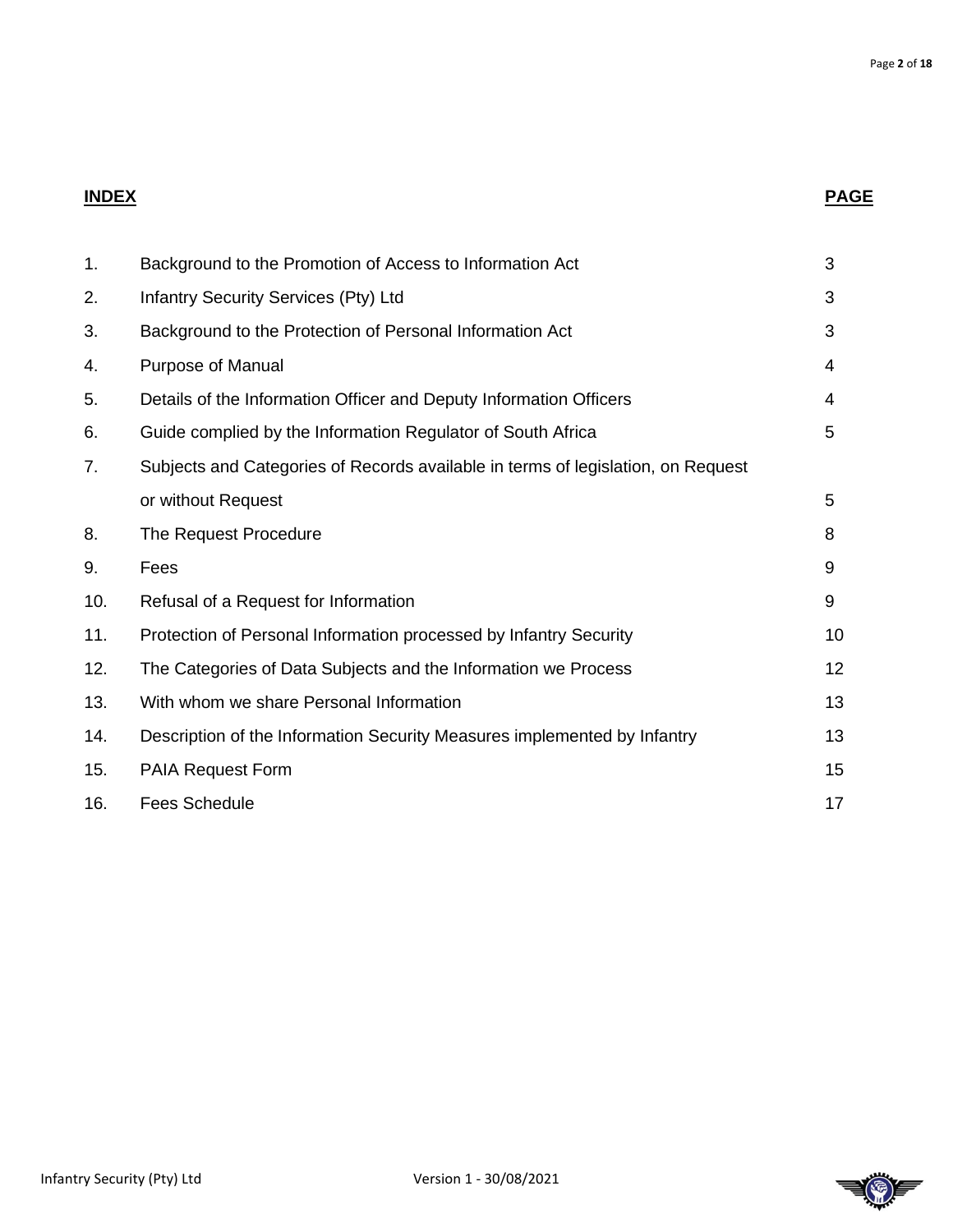### **1. Background to the Promotion of Access to Information Act**

- 1.1 The Promotion of Access to Information Act, No. 2 of 2000 (PAIA) was enacted on 3 February 2000, to give effect to the constitutional right of access to information held by the State and any information that is held by any other private body that is required for the exercise or protection of any right, as guaranteed in Section 32 in the Bill or Rights in the Constitution of the Republic of South Africa.
- 1.2 In terms of Section 51 of PAIA, all private bodies are required to compile an Information Manual generally referred to as a "PAIA Manual".
- 1.3 Where a Request for information is made in terms of PAIA, the body to whom the Request is made is obliged to release the information, subject to applicable legislative and/or regulatory requirements and the justifiable limitations set out in section 9 of the Act.
- 1.4 Infantry Security may amend this Manual from time to time. It is available and accessible on our website – [www.infantry.co.za,](http://www.infantry.co.za/) or on request to Infantry's designated Information Officer (being the person duly authorized by the head of Infantry Security and appointed by Infantry Security to act in this capacity).

### **2. Infantry Security Services (Pty) Ltd ("Infantry Security")**

- 2.1 Infantry Security is a security solutions provider and are experts in our field.
- 2.2 Clinton McCabe is the Managing Director and Founder of Infantry Security which was established to aid and assist families & communities who were affected by increasing crime levels.
- 2.3 Our specialized and personal service has had a positive effect on all our trusted clients. Our reputation in the market has resulted in many of our clients coming from word of mouth. Infantry Security has always focused on Value for money, Friendliness, Quality, and Professionalism.
- 2.4 Our Mission is to provide our clients with superior levels of service excellence through people, technology, equipment and products.

### **3. Background to the Protection of Personal Information Act**

- 3.1 The purpose of the Act is to give effect to the constitutional right to privacy, by safeguarding Personal Information when Processed by a Responsible Party, subject to justifiable limitations that are aimed at—
	- balancing the right to privacy against other rights, particularly the right of access to information; and
	- protecting important interests, including the free flow of information within the Republic and across international borders;
	- regulate the manner in which personal information may be Processed, by establishing conditions, in harmony with international standards, that prescribe the minimum threshold requirements for the lawful Processing of Personal Information;
	- provide persons with rights and remedies to protect their Personal Information from Processing that is not in accordance with the Act; and

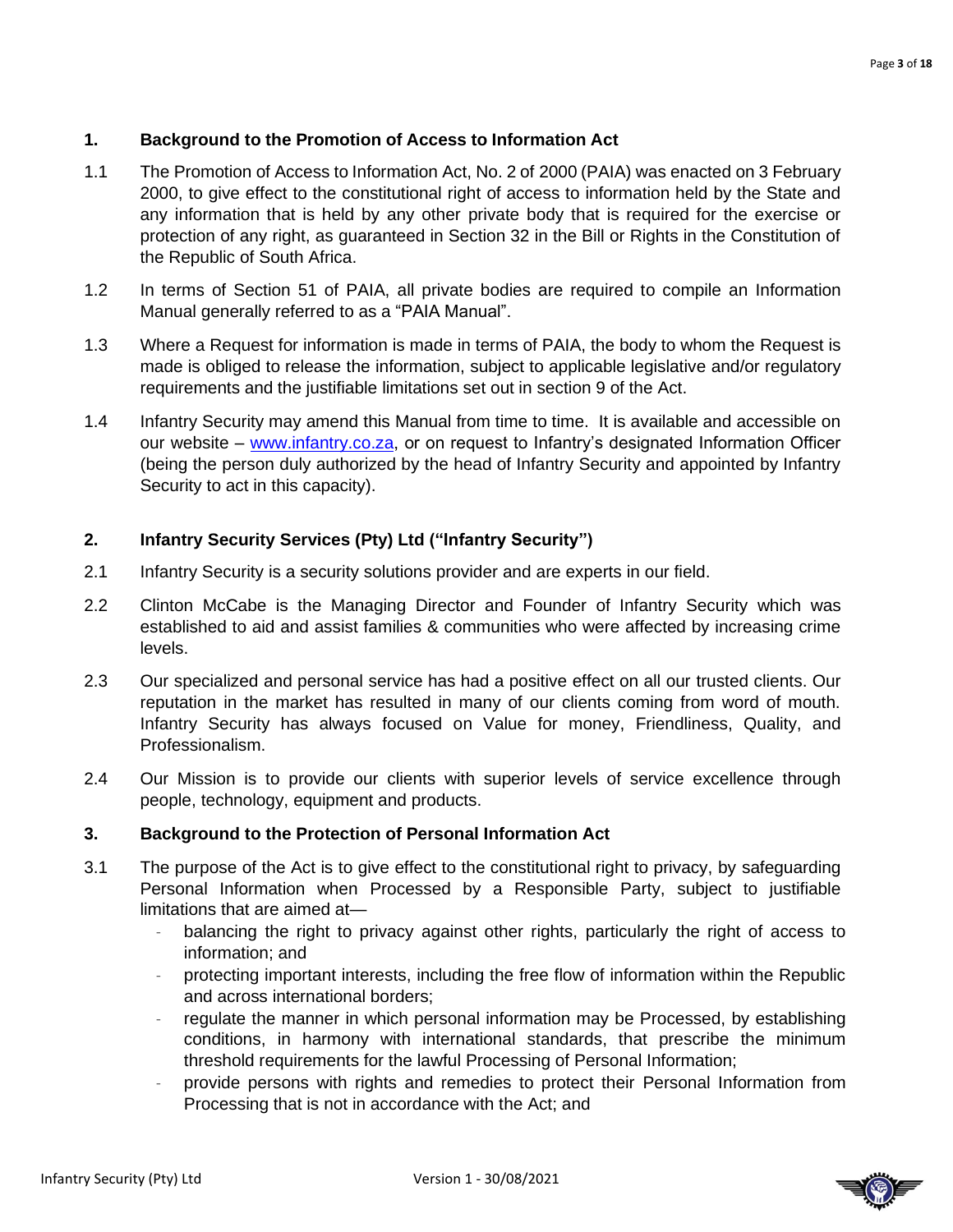establish voluntary and compulsory measures, including the establishment of an Information Regulator, to ensure respect for and to promote, enforce and fulfil the rights protected by the Act.

### **4. Purpose of Manual**

- 4.1 The purpose of this Manual is to promote the right of access to information, to foster a culture of transparency and accountability within Infantry Security by giving the right to information that is required for the exercise or protection of any right and to actively promote a society in which the people of South Africa have effective access to information to enable them to exercise and protect their rights.
- 4.2 Under the POPI Act, Infantry Security is required to be open and transparent about how Infantry Security handles Personal Information and allow individuals to access and correct their Personal Information.
- 4.3 This PAIA Manual complies with the requirements of guide mentioned in section 10 of the Act and recognizes that upon commencement of the Protection of Personal Information Act 4 of 2013, that the appointed Information Regulator will be responsible to regulate compliance with the Act and its regulations by private and public bodies.
- 4.4 This Manual may be revised from time to time to reflect changes in laws and regulations, or changes in Infantry Security's business operation.

### **5. Details of Infantry Security and the Information Officer**

5.1 *(Information provided in terms of section 51(1) of PAIA)*

| Name:                                          | Infantry Security Services (Pty) Ltd                             |                                |  |
|------------------------------------------------|------------------------------------------------------------------|--------------------------------|--|
| <b>Physical Address:</b>                       | Waterfall Office Park, Mac Mac Road, Vorna Valley, Midrand, 1685 |                                |  |
| Postal Address:<br>Telephone Number:           | P.O Box 50284, Randjiesfontein, Halfway House, 1683              |                                |  |
|                                                | 011 315-5055                                                     |                                |  |
| Website:                                       | www.infantry.co.za                                               |                                |  |
| <b>Information Officer:</b> Dirkie van Niekerk |                                                                  | Email: accounts@infantry.co.za |  |

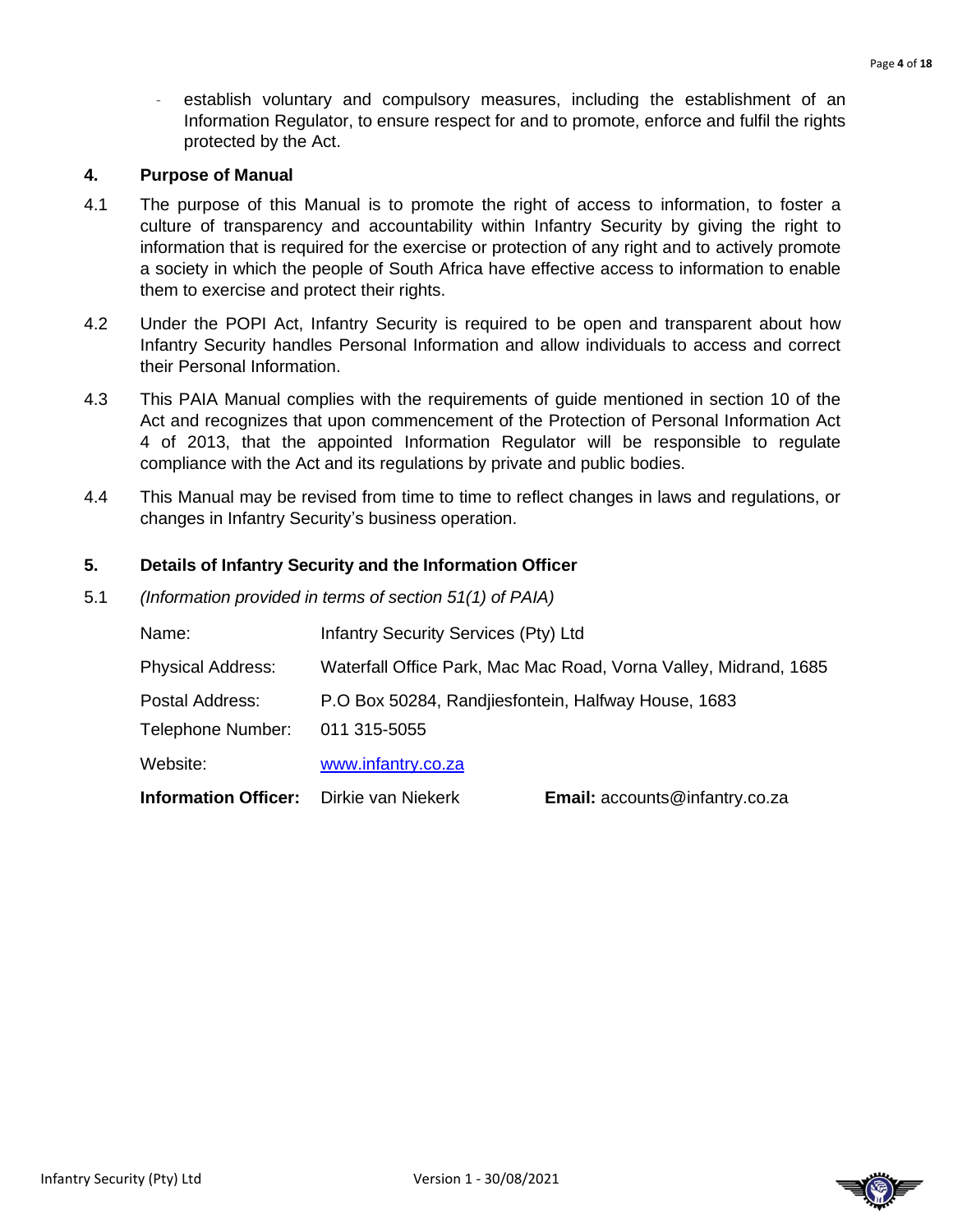5.2 Infantry Security has opted to appoint Deputy Information Officers as allowed in terms of section 17 of the Act as well as section 56 of the Protection of Personal Information Act.

Deputy Information Officer 1: Mokgadi Johanna Kobe Telephone: 011 315-5055 Email: Email: [reception@infantry.co.za](mailto:reception@infantry.co.za)

Deputy Information Officer 2: Noza Benneth Mbhalati Telephone: 011 315-5055 Email: example and the contract of the contract of the contract of the contract of the contract of the contract of the contract of the contract of the contract of the contract of the contract of the contract of the contrac

### **6. Guide compiled by the Information Regulator of South Africa**

- 6.1 A guide to the Act (as contemplated under section 10 of the Act) is available from the South African Human Rights Commission. The guide contains such information as may reasonably be required by a person who wishes to exercise any right contemplated in the Act. Any enquiries regarding this guide and its contents should be directed to:
- 6.2 The South African Human Rights Commission:

|                 | PAIA Unit (the Research and Documentation Department) |
|-----------------|-------------------------------------------------------|
| Postal address: | Private Bag 2700, Houghton, 2041                      |
| Telephone:      | +27 11 484-8300                                       |
| Fax:            | +27 11 484-7146                                       |
| Website:        | https://www.sahrc.org.za                              |
| E-mail:         | PAIA@sahrc.org.za                                     |

### **7. Subjects and Categories of Records available in terms of legislation, on Request or without Request**

- 7.1 Records which are freely available in terms of (Section 51(1)(c) of PAIA.
- 7.1.1 The following records are automatically available to the general public and need not be Requested in accordance with the procedure outlined in this Manual:
	- a) Brochures
	- b) Information available on Infantry's website
- 7.1.2 Where applicable to its operations, Infantry also retains records and documents in terms of the legislation below. Unless disclosure is prohibited in terms of relevant legislation, regulation or otherwise, these records are available, subject to approval, on a Request that has been made in accordance with PAIA.





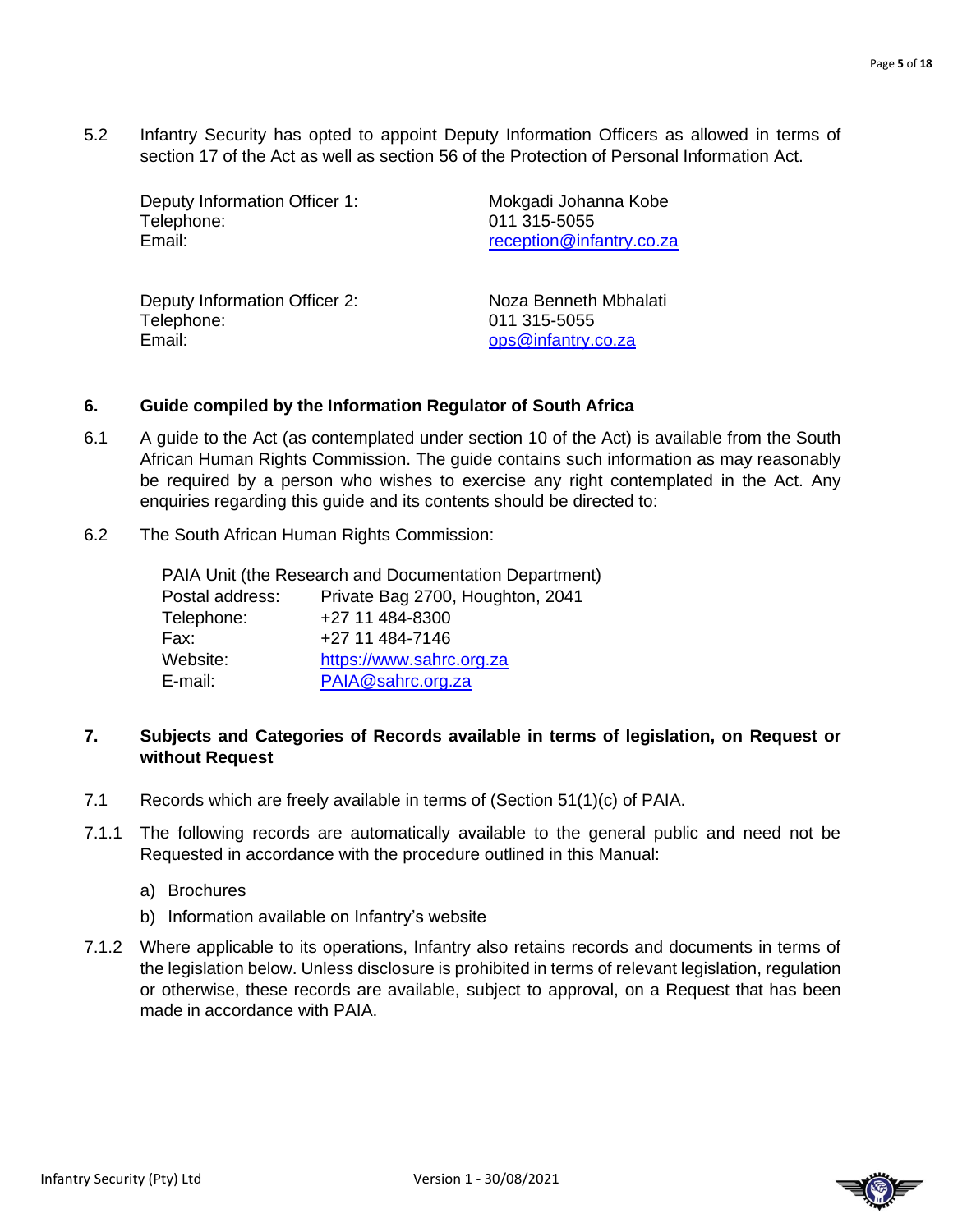| $\overline{N}$    | Act                                                 | <b>Reference</b>        |
|-------------------|-----------------------------------------------------|-------------------------|
| 1.                | <b>Arbitration Act</b>                              | 42 of 1965              |
| 2.                | <b>Basic Conditions of EmploymentAct</b>            | 75 of 1997              |
| $\overline{3}$ .  | Companies Act                                       | 71 of 2008              |
| 4.                | Compensation of Occupational Injuries& Diseases Act | 130 of 1993             |
| 5.                | Copyright Act                                       | 98 of 1978              |
| $\overline{6}$ .  | <b>Competition Act</b>                              | $\overline{71}$ of 2008 |
| $\overline{7}$ .  | <b>Criminal Procedure Act</b>                       | 51 of 1977              |
| 8.                | Cybercrimes Act                                     | 19 of 2020              |
| 9.                | <b>Currency and Exchanges Act</b>                   | 9 of 1933               |
| 10.               | <b>Employment Equity Act</b>                        | 55 of 1998              |
| $\overline{11}$ . | <b>Electronic Communications Act</b>                | 36 of 2005              |
| $\overline{12}$ . | <b>Financial Intelligence Centre Act</b>            | 38 of 2001              |
| 13.               | <b>Firearms Control Act</b>                         | 60 of 2000              |
| $\overline{14}$ . | <b>Income Tax Act</b>                               | 95 of 1967              |
| 15.               | <b>Labour Relations Act</b>                         | 66 of 1995              |
| 16.               | <b>National Credit Act</b>                          | 34 of 2005              |
| 17.               | Occupational Health & Safety Act                    | 85 of 1993              |
| 18.               | <b>Pension Funds Act</b>                            | 24 of 1956              |
| 19.               | <b>Prevention of Organised Crime Act</b>            | 121 of 1998             |
| 20.               | <b>Private Security Industry RegulationAct</b>      | 56 of 2001              |
| 21.               | Promotion of Access to InformationAct               | 2 of 2000               |
| 22.               | Protection of Personal Information Act              | 4 of 2013               |
| $\overline{23}$ . | <b>Protection of Businesses Act</b>                 | 99 of 1978              |
| $\overline{24}$ . | <b>Skills Development Levies Act</b>                | 9 of 1999               |
| $\overline{25}$ . | <b>Unemployment Contributions Act</b>               | 4 of 2002               |
| 26.               | Unemployment Insurance Act                          | 63 of 2001              |
| $\overline{27}$ . | <b>Value Added Tax Act</b>                          | 89 of 1991              |

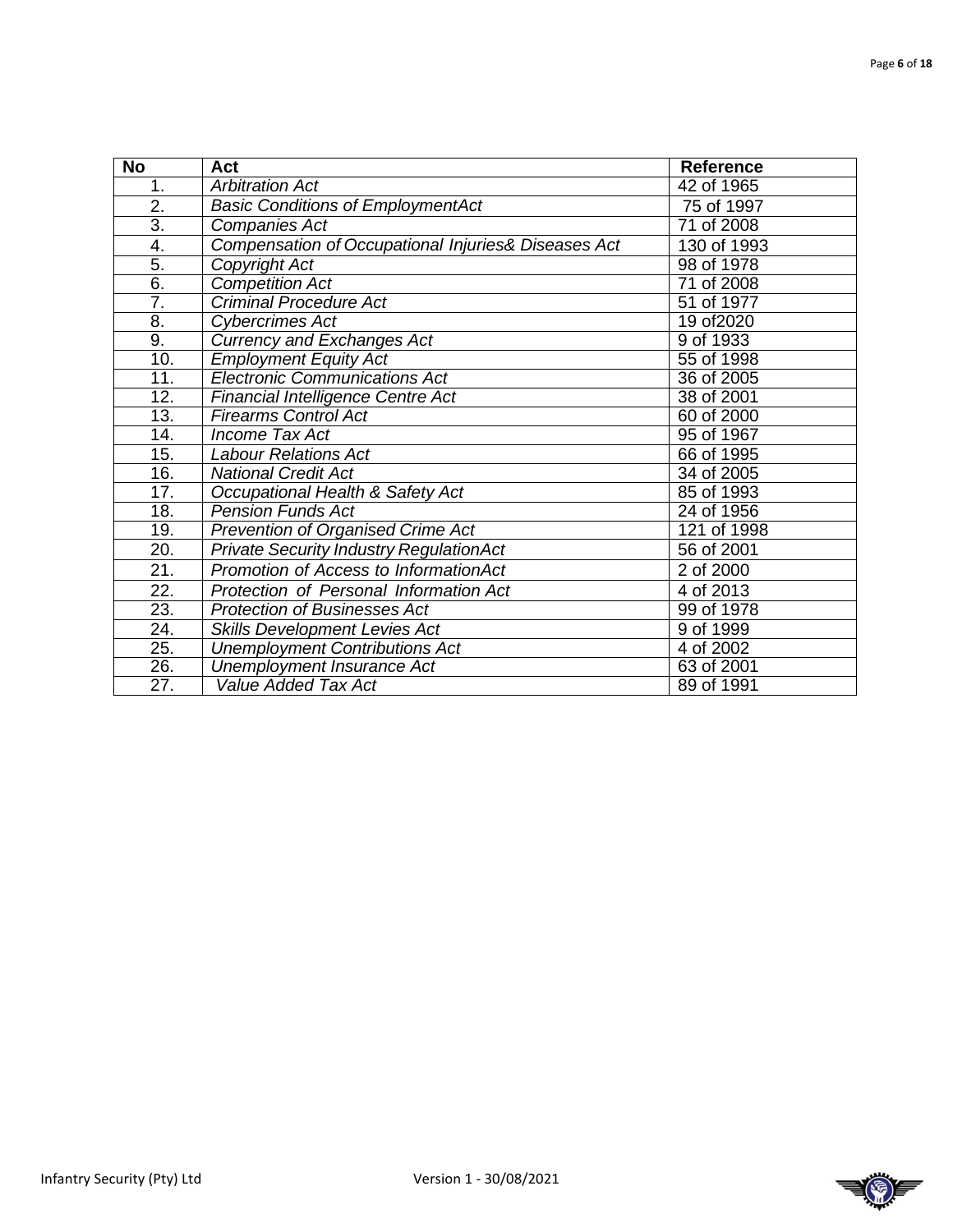| <b>CATEGORY</b>           | <b>RECORDS</b>                                                                                                                                                                                                                                                                                                                                                                                                                                                                                                                                                                                                                                        |
|---------------------------|-------------------------------------------------------------------------------------------------------------------------------------------------------------------------------------------------------------------------------------------------------------------------------------------------------------------------------------------------------------------------------------------------------------------------------------------------------------------------------------------------------------------------------------------------------------------------------------------------------------------------------------------------------|
| Administration            | Licenses<br>$\bullet$                                                                                                                                                                                                                                                                                                                                                                                                                                                                                                                                                                                                                                 |
|                           | Correspondence                                                                                                                                                                                                                                                                                                                                                                                                                                                                                                                                                                                                                                        |
| Company Information       | <b>Infantry Security Records</b><br>$\bullet$                                                                                                                                                                                                                                                                                                                                                                                                                                                                                                                                                                                                         |
|                           | <b>Incorporation Documents</b>                                                                                                                                                                                                                                                                                                                                                                                                                                                                                                                                                                                                                        |
|                           | <b>PSIRA Certification</b>                                                                                                                                                                                                                                                                                                                                                                                                                                                                                                                                                                                                                            |
| Property                  | Lease Agreement<br>$\bullet$                                                                                                                                                                                                                                                                                                                                                                                                                                                                                                                                                                                                                          |
| <b>Income Tax Records</b> | <b>PAYE Records</b><br>$\bullet$<br>Records of Payments made to SARS for VAT<br>purposes Documents relating to all other statutory<br>requirements Skills Development Levies<br>UIF<br>$\bullet$<br><b>Workmen's Compensation</b>                                                                                                                                                                                                                                                                                                                                                                                                                     |
| <b>Financial Records</b>  | Accounting<br>$\bullet$<br><b>Records Annual</b><br><b>Financial Reports</b><br><b>Annual Financial</b><br><b>StatementsAsset</b><br>Registers<br><b>Bank Statements</b><br><b>Banking Details and Bank</b><br><b>AccountsBanking Records</b><br>Debtors / Creditors Statements and<br>$\bullet$<br>InvoicesGeneral Ledgers and<br>subsidiary ledgers General<br>Reconciliations<br>Invoices<br>$\bullet$<br>Salary Information<br>$\bullet$<br><b>Tax Returns</b><br>$\bullet$                                                                                                                                                                       |
| <b>Human Resources</b>    | <b>Disciplinary Records</b><br>$\bullet$<br>Employee Information including personal<br>$\bullet$<br>information, employment history and health records<br>that Infantry may hold from time to time<br><b>Employment Contracts</b><br><b>Employment Equity</b><br>Labour & Industrial Relations<br>Payroll reports / Wage Registers<br>$\bullet$<br>Provident Fund benefits and contributions<br>$\bullet$<br>Records relating to the vetting of an employee in<br>$\bullet$<br>terms withcompany policy<br>Remuneration, Benefits and Policies Conditions of<br>Employment<br><b>Salary Records</b><br><b>SETA Records</b><br><b>Training Records</b> |

### **7.2 Records held by Infantry Security that are available on Request (Section 51(1)(e)**

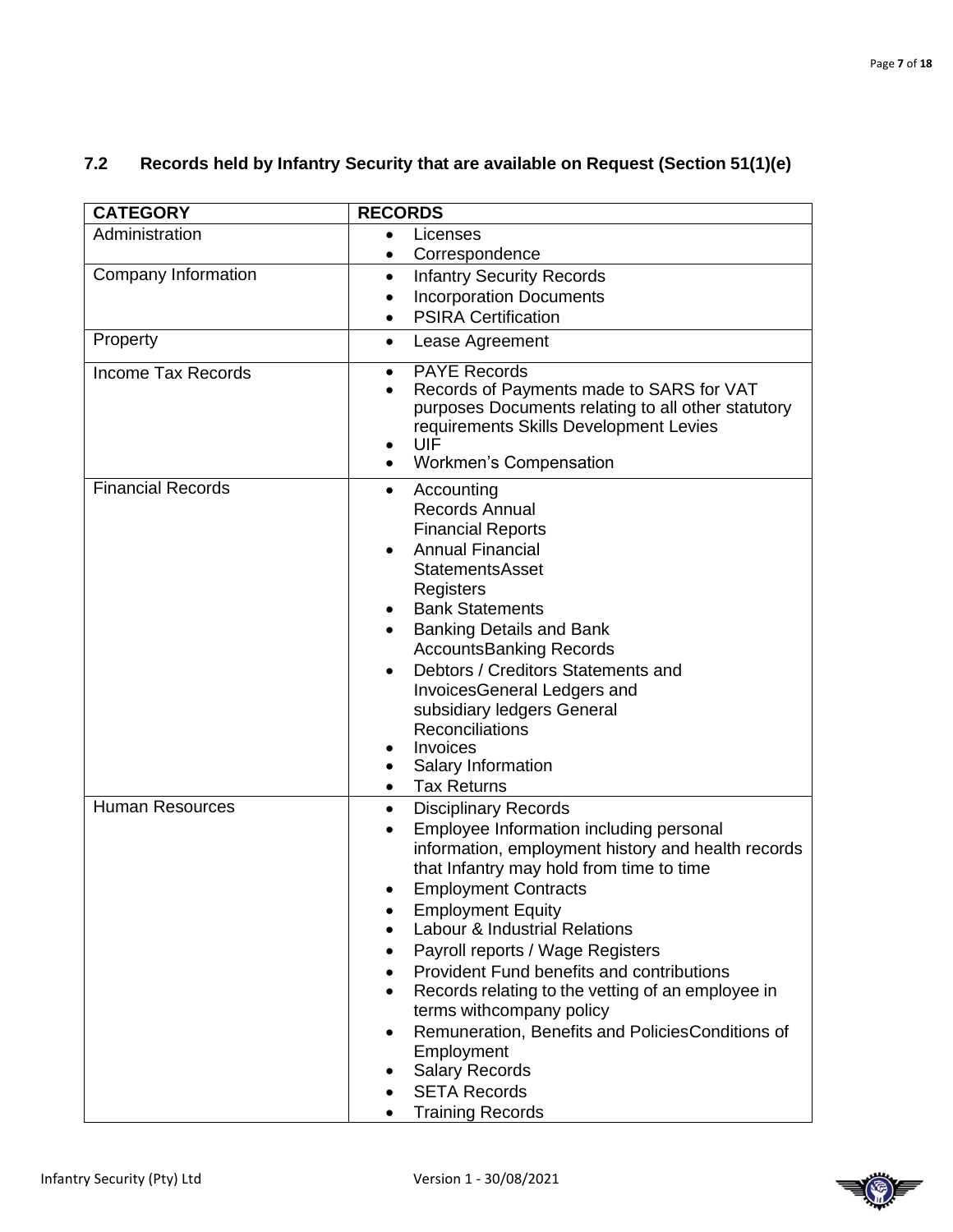| Procurement                            | <b>Supplier Agreements</b><br>Details of Suppliers including general business<br>$\bullet$<br>name, address, contract person, email address,<br>postal address and bank account details |
|----------------------------------------|-----------------------------------------------------------------------------------------------------------------------------------------------------------------------------------------|
| <b>Client Related Records</b>          | <b>Client Details</b><br><b>Client Agreements</b><br>Corresponence                                                                                                                      |
| <b>Risk Management and Reports</b>     | <b>Risk Management Policies &amp; Procedures</b><br><b>Risk Mangement Plan</b>                                                                                                          |
| <b>IT Department</b>                   | Domain Information<br>Hardware asset register<br>Software licensing                                                                                                                     |
| Operations                             | <b>Incident Reports</b><br>٠<br>OB reports                                                                                                                                              |
| <b>Corporate Social Responsibility</b> | General information related to corporate social<br>$\bullet$<br>responsibility<br>Records of organisations receiving funding                                                            |

7.2.1 Please note that a Request made for records listed above may be refused on grounds set out in this PAIA Manual. If the information relates to a third party, we will require consent to disclose, in addition to the other requirements when a Request is made.

### **8. The Request Procedure in accordance with PAIA [s 53(1)]**

- 8.1 The Request for information must comply with the procedural requirements of the Act.
- 8.2 The Request must be made on the prescribed form attached hereto for ease of reference, and submit same along with the proof of payments of the prescribed fee (if any) to the Information Officer at the postal, physical or electronic email address as contained in Clause 3.1 above.
- 8.3 The prescribed form must be filled in with sufficient detail to enable the Information Officer to:
- 8.3.1 Identify the records; and
- 8.3.2 Establish the identity of the requester.
- 8.4 To enable the Information Officer to respond to the Request the requester needs to advise how they would prefer to be granted access and provide a postal or physical address within the Republic of South Africa.
- 8.5 The requester must advise that the Request is made in order to protect or exercise a right and clearly state what the nature of the right is that the requester seeks to exercise or protect. The requested must also specify why the record sought is necessary to exercise or protect the right in question (refer to Section 53(2)(d).

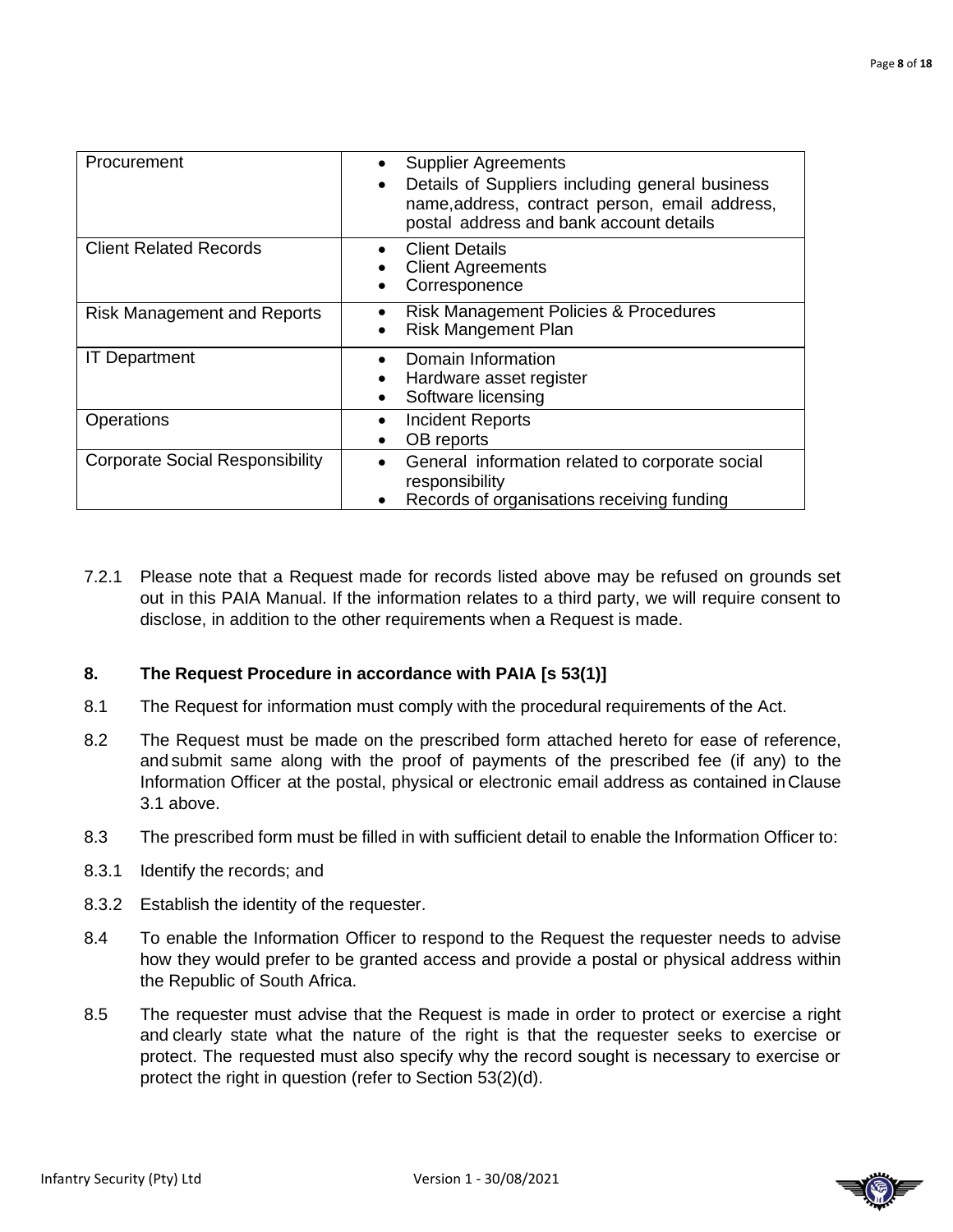- 8.6 If the Request is made on behalf of another person, the requester must submit proof of the capacity in which the requester is making the request to the satisfaction of the Information Officer or Deputy Information Officer.
- 8.7 The prescribed fee must be paid before Infantry Security can process the Request.
- 8.8 Infantry Security will process the Request within 30 (thirty) days.
- 8.9 All information listed in this Clause 6 must be provided, failing which the Request will be delayed. The time frame as set out above shall not commence until all the necessary and required information has been received.
- 8.10 If you are not satisfied about the way in which your Request was handled by Infantry Security (including where you are not happy about the Access Fee charged by Infantry Security or the length of time Infantry Security is taking to process your Request), you can make an application for relief to the Constitutional Court, the High Court or another court of similar status.
- 8.11 If an individual is unable to complete the prescribed form because of illiteracy or disability, such a person may make the request orally to the Information Officer

### **9. Fees**

- 9.1 A requester who seeks access to a record containing Personal Information about the requester is not required to pay any fees.
- 9.2 If an application for information is made on behalf of another person, the requester must pay a fee of R50.00. The Information Officer shall advise the requester if a fee is payable and will do so before processing the Request. A requester may lodge an application to court against the tender or payment of a fee as described above.

### **10. Refusal of an Application for Information**

- 10.1 In terms of PAIA, Infantry Security **must refuse** an application for information if (subject to certain exclusions):
- 10.1.1 The disclosure would unreasonably disclose Personal Information about a third party, including a deceased individual;
- 10.1.2 The disclosure contains trade secrets of a third party;
- 10.1.3 The disclosure is likely to cause harm to the commercial or financial interests of a third party;
- 10.1.4 The disclosure would put a third party at a disadvantage during contractual negotiations;
- 10.1.5 The disclosure would be prejudicial to a third party in terms of commercial competition;
- 10.1.6 The disclosure would constitute a breach of a duty of confidence owed to a third party;
- 10.1.7 The disclosure could reasonably endanger the life or physical safety of an individual;
- 10.1.8 The information is protected by legal privilege;

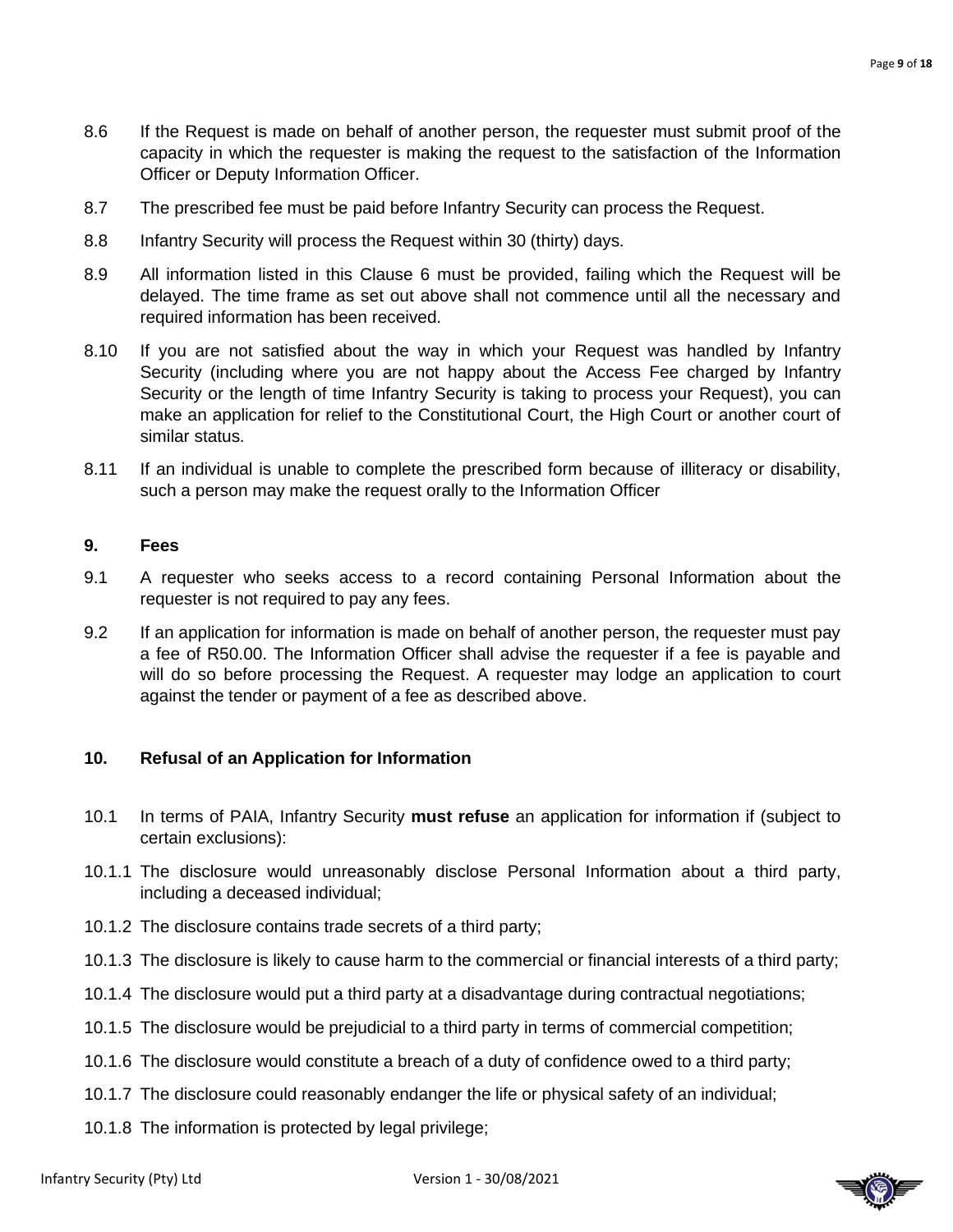- 10.1.9 The disclosure would seriously disadvantage research carried by or on behalf of third party, and would identify the third party, a person carrying out the research and/or the subject matter of the research.
- 10.2 Infantry Security **may refuse** an application for information if (subject to certain exclusions):
- 10.2.1 The disclosure is likely to prejudice or impairs the security of a building, structure or system, including a computer of communication system;
- 10.2.2 The disclosure may compromise the methods, systems, plans or procedures of an individual that is included in a witness protection scheme;
- 10.2.3 The disclosure will compromise the safety of the public, or any part of the public;
- 10.2.4 The disclosure contains trade secrets of Infantry Security;
- 10.2.5 The disclosure is likely to cause harm to the commercial or financial interest of Infantry Security;
- 10.2.6 The disclosure would put Infantry Security at a disadvantage during contractual negotiations;
- 10.2.7 The disclosure would be prejudicial to Infantry Security in terms of commercial competition;
- 10.2.8 The disclosure relates to a computer program, as defined in Section 1 (1) of the Copyright Act, No 98 of 1978, owned by Infantry Security;
- 10.2.9 The disclosure would seriously disadvantage research carried by Infantry Security or would identify the identity of a person carrying out the research on behalf of Infantry Security and/or the subject matter of the research.
- 10.3 All applications will be assessed on their own merits and in accordance with the applicable legislation.
- 10.4 If a requested record cannot be found or alternatively does not exist, the Information Officer shall,by way of an affidavit, notify the requester that access to the record cannot be provided. Such a notice shall be deemed "refusal of a request" but should the record be found at a later stage access shall be given to the requester unless the application was refused on other allowable grounds.
- 10.5 In the event that a requester or third party being dissatisfied with a refusal to grant access, he/she may, within 30 (thirty) days of notification of the decision, apply to the appropriate Court as set out above.

### **11. Protection of Personal Information processed by Infantry Security**

- 11.1 The purpose of Processing your Personal Information:
- 11.1.1 We will only use your Personal Information when the law allows us to use the information.
- 11.1.2 Most commonly we use your Personal Information in the following circumstances:

Infantry Security (Pty) Ltd Version 1 - 30/08/2021 11.1.2.1 Consent: Where you have given us your consent to use the information;

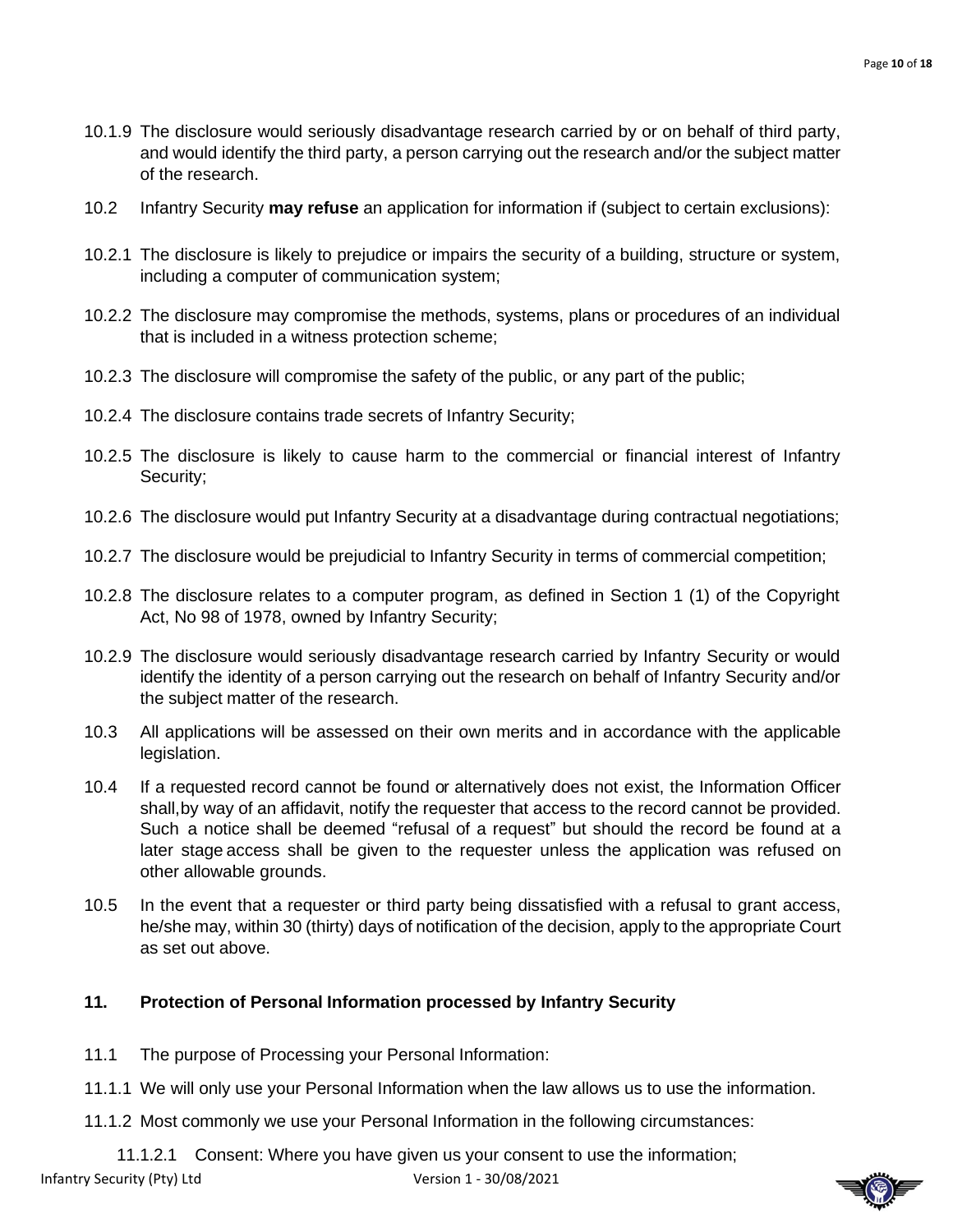- 11.1.2.2 Contract Performance: When the information is necessary to enter into a contract with you and during our contract performance to you;
- 11.1.2.3 Legal Obligation: When it is necessary for us to use your Personal Information to comply with a legal obligation;
- 11.1.2.4 Legitimate interest: Where we as a Responsible Party have established a legitimate interest to Process the information and our reasons for using the information outweighs the prejudice to your rights as a Data Subject;
- 11.1.2.5 Legal Claim: Where your information is necessary to prosecute, defend or make a claim against you or another third party;
- 11.1.2.6 Your Interest: In the instances where it becomes necessary to use your Personal Information to protect your interest or someone else's interest;
- 11.1.2.7 Public Interest: Where it is in the public interest to use your Personal Information.
- 11.2 Chapter 3 of POPI provides for the minimum Conditions for Lawful Processing of Personal Information by a Responsible Party. These conditions may not be derogated from unless specific exclusions apply as outlined in POPI. Below is a description of the eight Conditions for Lawful Processing as contained in POPI:
- 11.2.1 Accountability the Responsible Party has an obligation to ensure that there is compliance with POPI in respect of the Processing of Personal Information.
- 11.2.2 Processing limitation Personal Information must be collected directly from a Data Subject to the extent applicable; must only be processed with the consent of the Data Subject and must only be used for the purposes for which it was obtained.
- 11.2.3 Purpose specification Personal Information must only be Processed for the specific purpose for which it was obtained and must not be retained for any longer than it is needed to achieve such purpose.
- 11.2.4 Further processing limitation further Processing of Personal Information must be compatible with the initial purpose for which the information was collected.
- 11.2.5 Information quality the Responsible Party must ensure that Personal Information held is accurate and updated regularly and that the integrity of the information is maintained by appropriate security measures.
- 11.2.6 Openness there must be transparency between the Data Subject and the Responsible Party.
- 11.2.7 Security safeguards a Responsible Party must take reasonable steps to ensure that adequate safeguards are in place to ensure that Personal Information is being Processed responsibly and is not unlawfully accessed.
- 11.2.8 Data Subject participation the Data Subject must be made aware that their information is being Processed and must have provided their informed consent to such Processing.

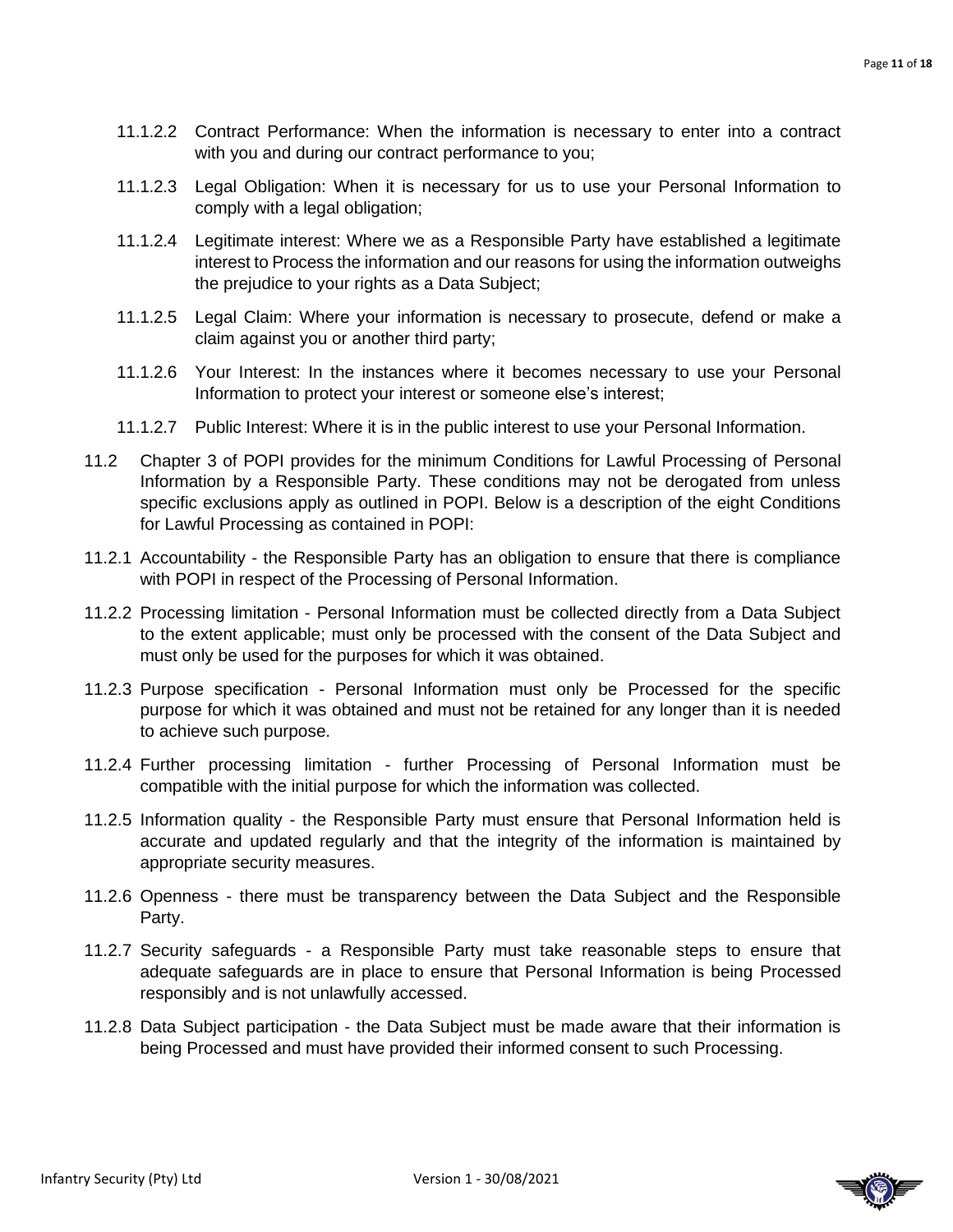### **12. The categories of Data Subjects and the information we Process**

12.1 We Process the Personal Information of the following categories of Data Subjects:

| Category of Data Subject | Personal Information Processed and/or Retained                                             |
|--------------------------|--------------------------------------------------------------------------------------------|
| <b>Employees</b>         | Name & Surname                                                                             |
|                          | <b>Contact Details</b>                                                                     |
|                          | Gender                                                                                     |
|                          | Age                                                                                        |
|                          | Race                                                                                       |
|                          | <b>Marital Status</b>                                                                      |
|                          | Details of Spouse and Dependents                                                           |
|                          | Address                                                                                    |
|                          | Identity Number and copy of your Identity Documents /<br>passport                          |
|                          | <b>Employment History and references</b>                                                   |
|                          | Banking details                                                                            |
|                          | Details of third parties in whose favour deductions are made<br><b>Employment Contract</b> |
|                          | <b>Employment Equity Details</b>                                                           |
|                          | <b>Medical Aid Records</b>                                                                 |
|                          | Pension and/or Provident Fund details                                                      |
|                          | Salary & Benefit Details                                                                   |
|                          | Performance Appraisals                                                                     |
|                          | <b>Disciplinary Records</b>                                                                |
|                          | Records Pertaining to your leave                                                           |
|                          | <b>Training Records</b>                                                                    |
|                          | Proof of educational and professional memberships                                          |
|                          | <b>Proof of Firearms Licenses</b>                                                          |
|                          | Biometric data (fingerprints)                                                              |
|                          | <b>Criminal Records</b>                                                                    |
|                          |                                                                                            |

| <b>Polygraphs Test Results</b>      |
|-------------------------------------|
| Drug and/or alcohol tests           |
| CCTV recordings / images            |
| <b>Psychometric Testing</b>         |
| Name                                |
| Surname                             |
| <b>Contact Details</b>              |
| Educational and other training done |
| <b>Employment History</b>           |
| <b>Current Employer</b>             |
| <b>Current Salary</b>               |
|                                     |

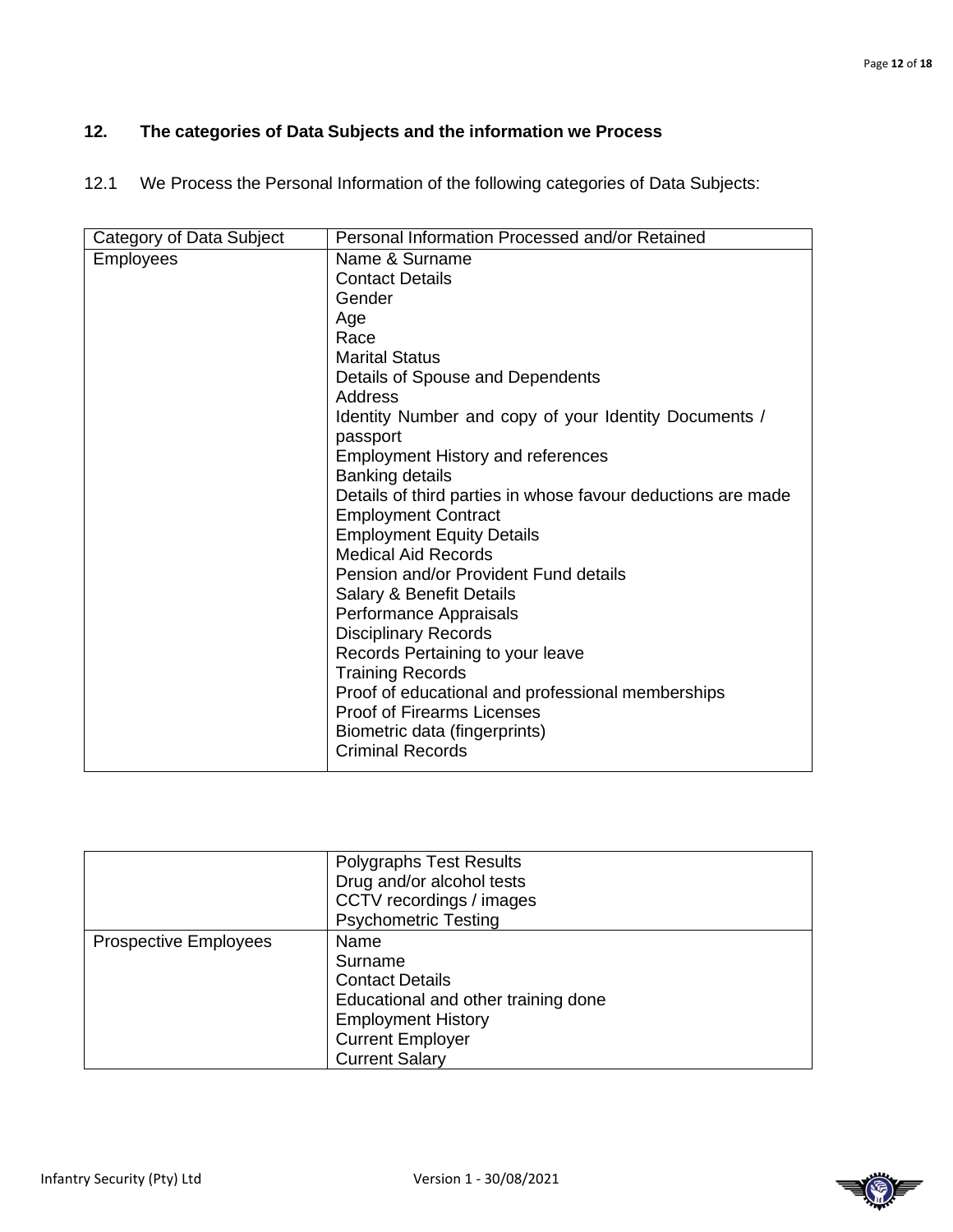| <b>Clients</b>                                                                                          | Name<br><b>Registration Number</b><br>Identity Number (if in the case of a natural person)<br>Details of Contact person<br>Contact Details including phone & fax number, postal address,<br>email address<br><b>Physical Address</b><br><b>Banking Details</b> |
|---------------------------------------------------------------------------------------------------------|----------------------------------------------------------------------------------------------------------------------------------------------------------------------------------------------------------------------------------------------------------------|
| Prospective Clients (which<br>may include employees)                                                    | Name<br><b>Contact Details</b><br>Location                                                                                                                                                                                                                     |
| Vendors/ Suppliers / Sub-<br>contractors / Consultants and I<br>other professional business<br>advisors | Name<br><b>Registration Number</b><br>Identity Number (natural persons)<br><b>Contact Person Details</b><br>Contact Details including phone & fax number, postal address,<br>email address<br><b>Physical Address</b><br><b>Banking Details</b>                |
| Members of the Public                                                                                   | Information collected via CCTV monitoring and investigations<br>as a security service provider                                                                                                                                                                 |

### **13. With whom we share your Personal Information**

- 13.1 Infantry Security comprises of various divisions/subsidiary companies and we share and Process your information within our divisions or subsidiary companies for operational requirements.
- 13.2 Infantry Security will share your information, to the extent necessary, with the following third parties:
- 13.2.1 Our professional service advisors including legal, financial, risk management, bankers, auditors and other advisors used in the ordinary course of our business;
- 13.2.2 Our insurers and insurance brokers;
- 13.2.3 Other third party external service providers and or advisers including marketing and Information Technology service providers;
- 13.2.4 Regulators and law enforcement agencies to the extent required by any law and/or regulation.

### **14. Description of the information security measures implemented by Infantry Security**

- 14.1 As a service provider that aims to secure your assets, we will also take all reasonable physical, technical and managerial measures to protect your Personal Information from unlawfulaccess, use, disclosure or destruction.
- 14.2 Our measures include, but are not limited to, implementing appropriate access controls, investingin our information security capabilities, and keeping into consideration best industry

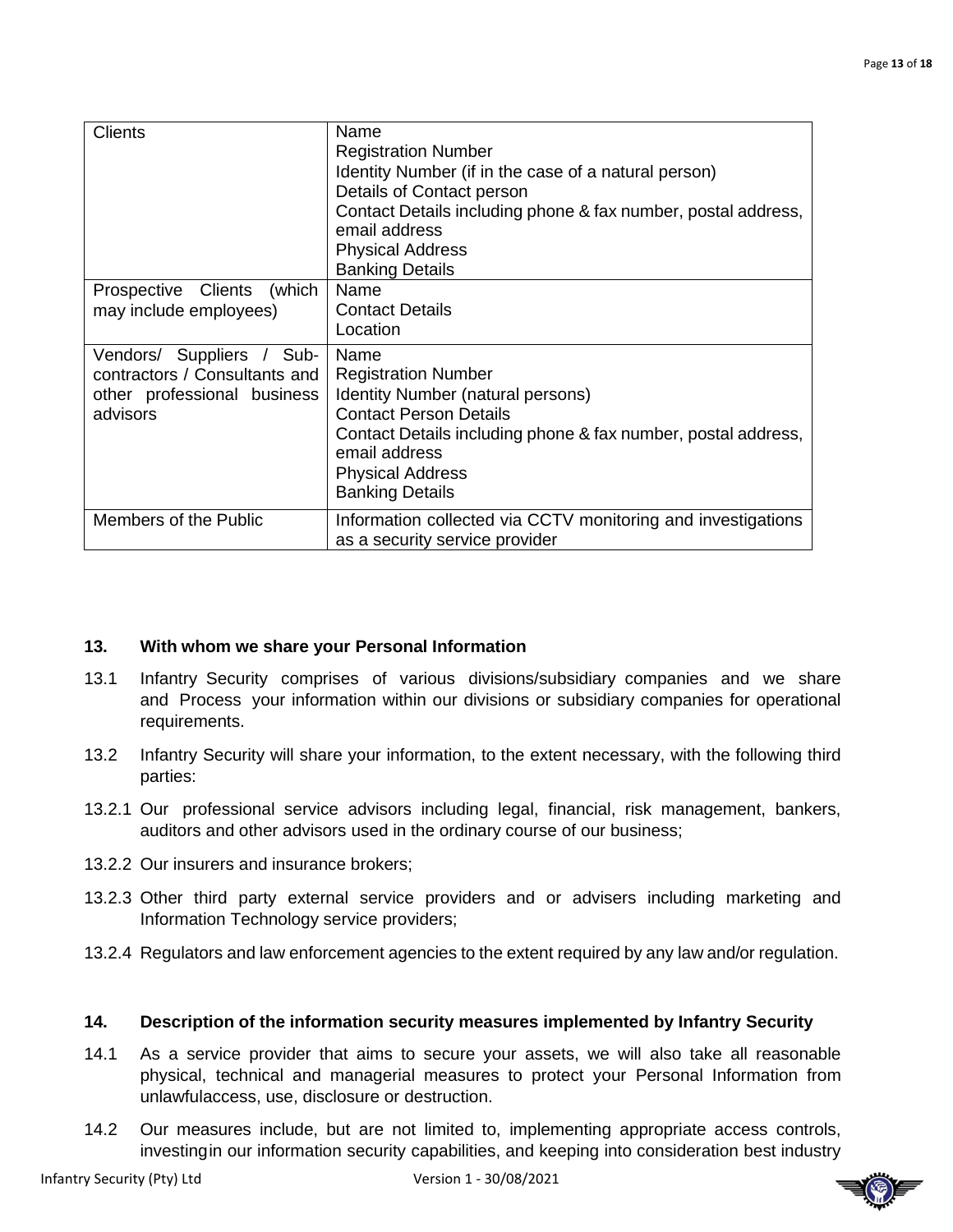practices.

14.3 Access to your Personal Information is only permitted amongst our employees and agents on a need-to-know basis and subject to contractual confidentiality obligations. Our staff receives regular communications relating to POPIA and the role they play when Processing and/or retaining Personal Information.

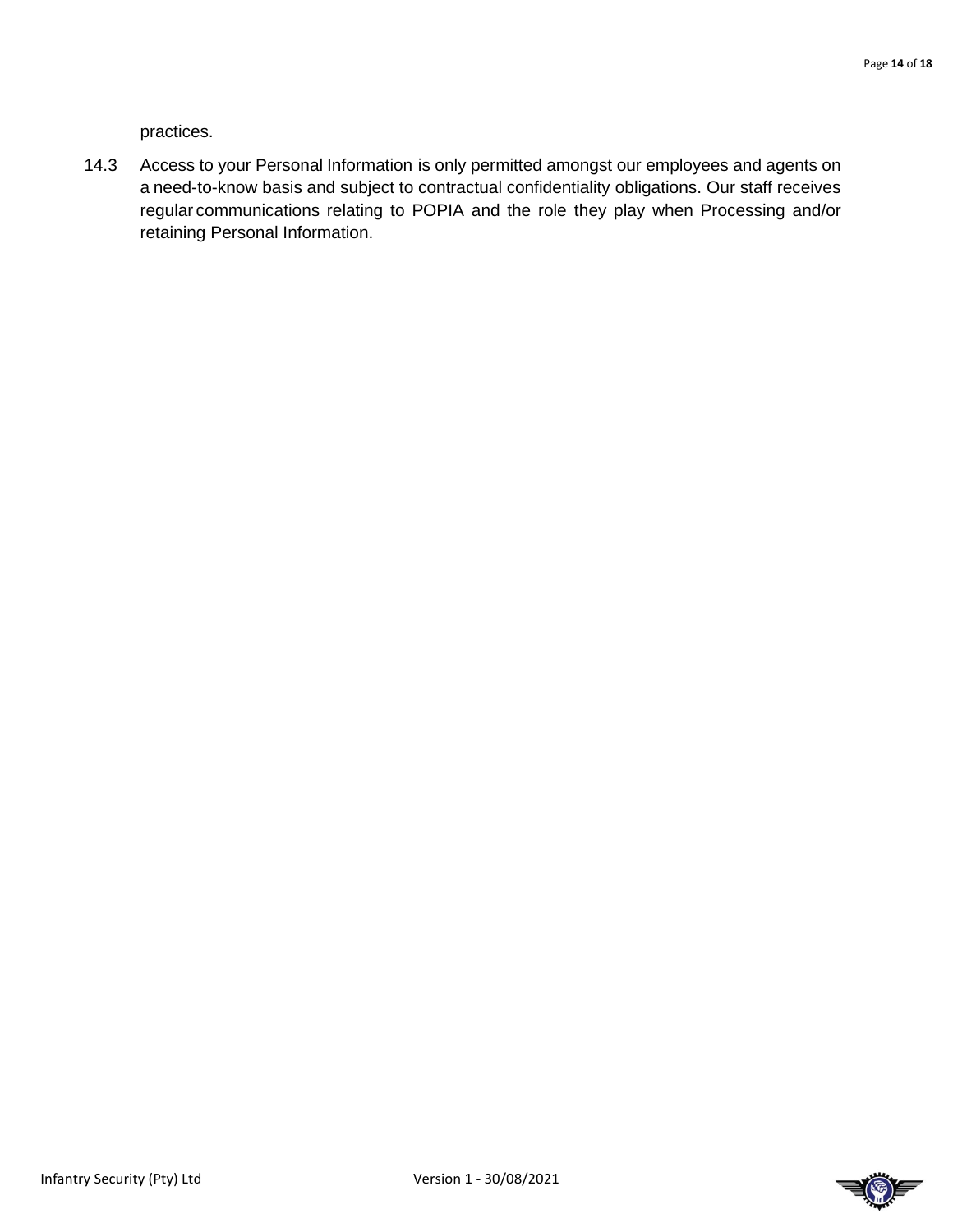### **REQUEST FOR ACCESS TO RECORD OF PRIVATE BODY**

(Section 53(1) of the Promotion of Access to Information Act, 2000 (Act No. 2 of 2000))

### **[FORM C]**

### **A. Particulars of private body**

The Head/Designated Person: **Example 2018** 

### **B. Particulars of person requesting access to the record**

*(a) The particulars of the person who requests access to the record must be given below.*

(b) *The address and/or fax number in the Republic to which the information is to be sent must be given*.

*(c) Proof of the capacity in which the request is made, if applicable, must be attached.*

Full names and surname: \_\_\_\_\_\_\_\_\_\_\_\_\_\_\_\_\_\_\_\_\_\_\_\_\_\_\_\_\_\_\_\_\_\_\_\_\_\_\_\_\_\_\_\_\_\_\_\_\_\_\_\_ Identity number: \_\_\_\_\_\_\_\_\_\_\_\_\_\_\_\_\_\_\_\_\_\_\_\_\_\_\_\_\_\_\_\_\_\_\_\_\_\_\_\_\_\_\_\_\_\_\_\_\_\_\_\_\_\_\_\_\_\_\_

| Postal address: |  |  |  |
|-----------------|--|--|--|
|                 |  |  |  |

Fax number: Telephone number: \_\_\_\_\_\_\_\_\_\_\_\_\_\_\_\_\_\_\_\_\_

E-mail address: \_\_\_\_\_\_\_\_\_\_\_\_\_\_\_\_\_\_\_\_\_\_\_\_\_\_\_\_\_\_\_\_\_\_\_\_\_\_\_\_\_\_\_\_\_\_\_\_\_\_\_\_\_\_\_\_\_\_\_\_

Capacity in which request is made, when made on behalf of another person:

### **C. Particulars of person on whose behalf request is made**

*This section must be completed ONLY if a request for information is made on behalf of another person.*

\_\_\_\_\_\_\_\_\_\_\_\_\_\_\_\_\_\_\_\_\_\_\_\_\_\_\_\_\_\_\_\_\_\_\_\_\_\_\_\_\_\_\_\_\_\_\_\_\_\_\_\_\_\_\_\_\_\_\_\_\_\_\_\_\_\_\_\_\_\_\_\_\_

Full names and surname: \_\_\_\_\_\_\_\_\_\_\_\_\_\_\_\_\_\_\_\_\_\_\_\_\_\_\_\_\_\_\_\_\_\_\_\_\_\_\_\_\_\_\_\_\_\_\_\_\_\_\_\_

Identity number: \_\_\_\_\_\_\_\_\_\_\_\_\_\_\_\_\_\_\_\_\_\_\_\_\_\_\_\_\_\_\_\_\_\_\_\_\_\_\_\_\_\_\_\_\_\_\_\_\_\_\_\_\_\_\_\_\_\_\_\_

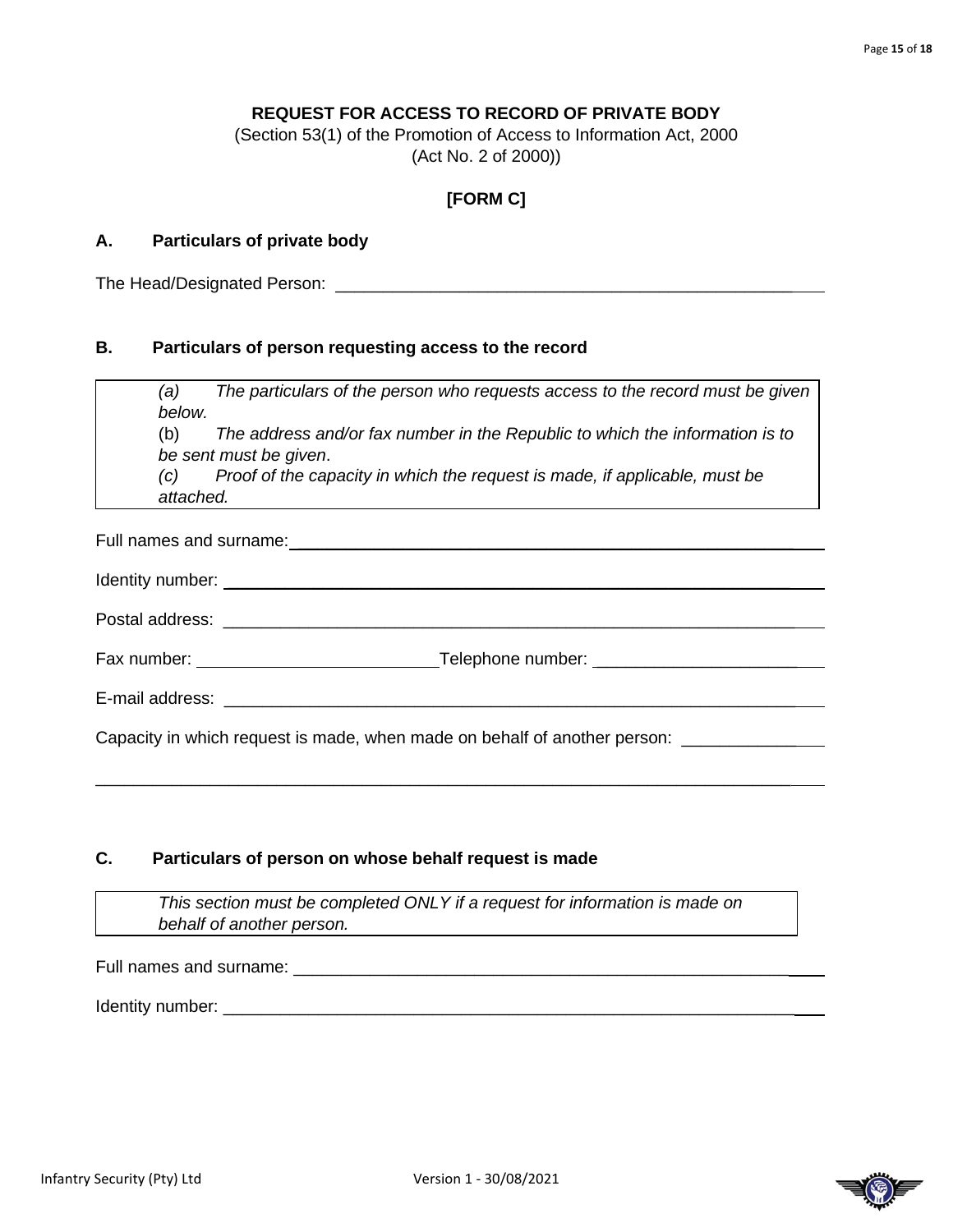### **D. Particulars of record**

*(a) Provide full particulars of the record to which access is requested, including the reference number if that is known to you, to enable the record to be located. (b) If the provided space is inadequate, please continue on a separate folio and attach it to this form. The requester must sign all the additional folios.*

 $\overline{\phantom{a}}$  ,  $\overline{\phantom{a}}$  ,  $\overline{\phantom{a}}$  ,  $\overline{\phantom{a}}$  ,  $\overline{\phantom{a}}$  ,  $\overline{\phantom{a}}$  ,  $\overline{\phantom{a}}$  ,  $\overline{\phantom{a}}$  ,  $\overline{\phantom{a}}$  ,  $\overline{\phantom{a}}$  ,  $\overline{\phantom{a}}$  ,  $\overline{\phantom{a}}$  ,  $\overline{\phantom{a}}$  ,  $\overline{\phantom{a}}$  ,  $\overline{\phantom{a}}$  ,  $\overline{\phantom{a}}$ 

### **1. Description of record or relevant part of the record:** \_\_\_\_\_\_\_\_\_\_\_\_\_\_\_\_\_\_\_\_\_\_\_

**2. Reference number, if available:** \_\_\_\_\_\_\_\_\_\_\_\_\_\_\_\_\_\_\_\_\_\_\_\_ \_\_\_\_\_\_\_\_\_\_\_\_\_\_\_

**3.** Any further particulars of record:  $\blacksquare$ 

#### **E. Fees**

*(a) A request for access to a record, other than record containing personal information about yourself, will be processed only after a request fee has been paid. (b) You will be notified of the amount required to be paid as the request fee. (c) The fee payable for access to a record depends on the form in which access is required and the reasonable time required to search for and prepare a record. (d) If you qualify for exemption of the payment of any fee, please state the reason for exemption.*

Reason for exemption from payment of fees: \_\_\_\_\_\_\_\_\_\_\_\_\_\_\_\_\_\_\_\_\_\_\_\_\_\_\_\_\_\_\_\_\_\_\_\_\_

### **F. Form of access to record**

*If you are prevented by a disability to read, view or listen to the record in the form of access provided in 1 to 4 hereunder, state your disability and indicate in which form the record is required.*

| Disability:                                                                            | Form in which record is required:                                                  |  |
|----------------------------------------------------------------------------------------|------------------------------------------------------------------------------------|--|
| Mark the appropriate box with an X.                                                    |                                                                                    |  |
| <b>NOTES:</b>                                                                          |                                                                                    |  |
| Compliance with your request in the specified form may depend on the form in<br>(a)    |                                                                                    |  |
| which the record is available.                                                         |                                                                                    |  |
| Access in the form requested may be refused in certain circumstances. In such a<br>(b) |                                                                                    |  |
| case you will be informed if access will be granted in another form.                   |                                                                                    |  |
| (C)                                                                                    | The fee payable for access to the record, if any, will be determined partly by the |  |
| form in which access is requested.                                                     |                                                                                    |  |

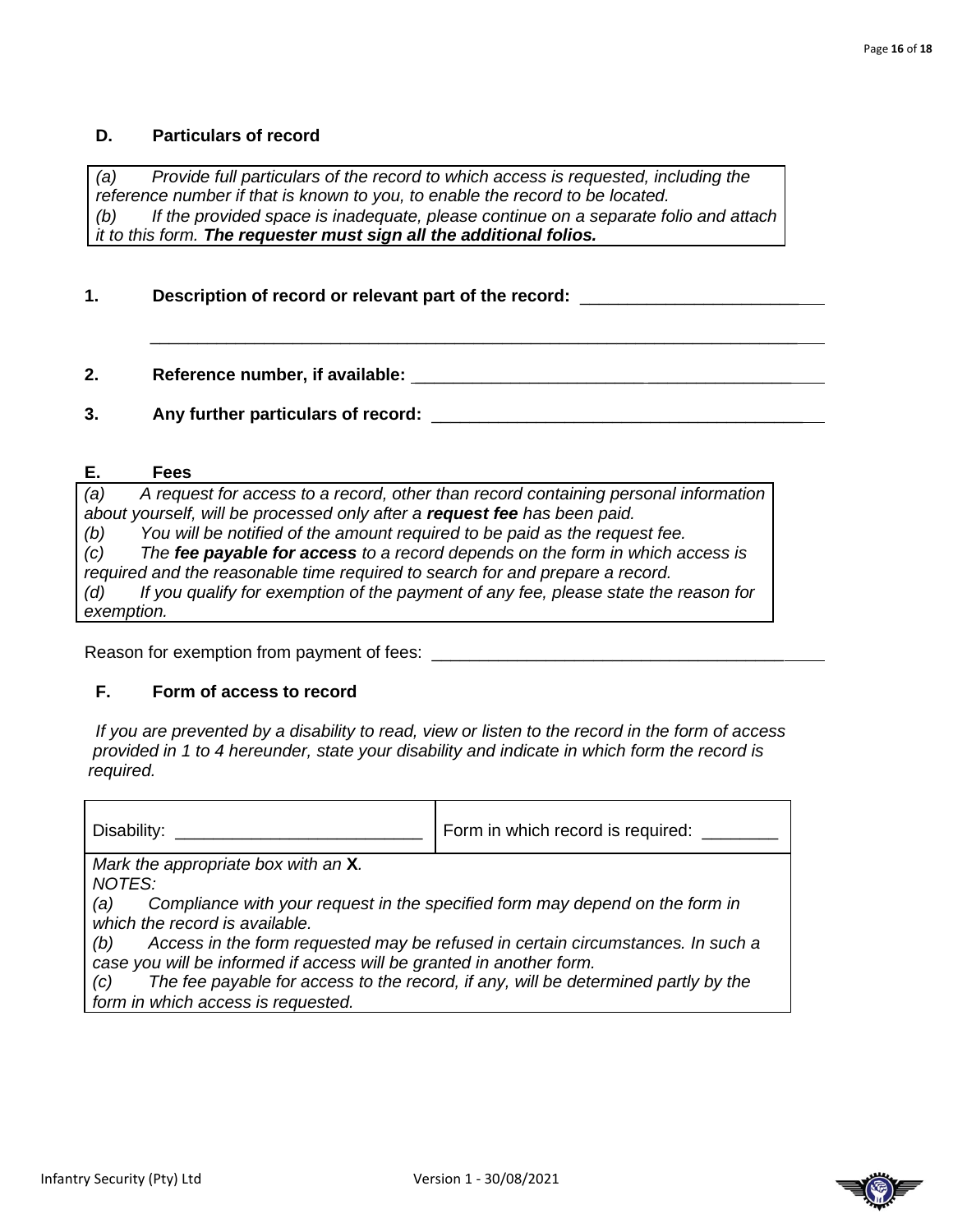| 1.                                                                                                                                                      | If the record is in written or printed form:                                                                                                |  |                                                               |                                                                |         |                      |           |
|---------------------------------------------------------------------------------------------------------------------------------------------------------|---------------------------------------------------------------------------------------------------------------------------------------------|--|---------------------------------------------------------------|----------------------------------------------------------------|---------|----------------------|-----------|
|                                                                                                                                                         | copy of record*                                                                                                                             |  | inspection of record                                          |                                                                |         |                      |           |
| 2.                                                                                                                                                      | If record consists of visual images<br>(this includes photographs, slides, video recordings, computer-generated images,<br>sketches, etc.): |  |                                                               |                                                                |         |                      |           |
|                                                                                                                                                         | View the images                                                                                                                             |  | copy of the images*                                           |                                                                | images* | transcription of the |           |
| 3.                                                                                                                                                      | If record consists of recorded words or information which can be reproduced<br>in sound:                                                    |  |                                                               |                                                                |         |                      |           |
|                                                                                                                                                         | Listen to the<br>soundtrack (audio<br>cassette)                                                                                             |  | Transcription of soundtrack*<br>(written or printed document) |                                                                |         |                      |           |
| 4.                                                                                                                                                      | If record is held on computer or in an electronic or machine-readable form:                                                                 |  |                                                               |                                                                |         |                      |           |
|                                                                                                                                                         | printed copy of record*                                                                                                                     |  | printed copy of<br>information derived from<br>the record*    | copy in computer<br>readable form*<br>(stiffy or compact disc) |         |                      |           |
| *If you requested a copy or transcription of a record (above), do you wish YES<br>the copy or transcription to be posted to you?<br>Postage is payable. |                                                                                                                                             |  |                                                               |                                                                |         |                      | <b>NO</b> |

### **G. Particulars of right to be exercised or protected**

*If the provided space is inadequate, please continue on a separate folio and attach it to this form. The requester must sign all the additional folios.*

- 1. Indicate which right is to be exercised or protected: \_\_\_\_\_\_\_\_\_\_\_\_\_\_\_\_\_\_\_\_\_\_\_
- 2. Explain why the record requested is required for the exercise or protection of the aforementioned right:

\_\_\_\_\_\_\_\_\_\_\_\_\_\_\_\_\_\_\_\_\_\_\_\_\_\_\_\_\_\_\_\_\_\_\_\_\_\_\_\_\_\_\_\_\_\_\_\_\_\_\_\_\_\_\_\_\_\_\_\_\_\_\_\_\_\_\_

 $\_$  . The contribution of the contribution of  $\mathcal{L}_1$  ,  $\mathcal{L}_2$  ,  $\mathcal{L}_3$  ,  $\mathcal{L}_4$  ,  $\mathcal{L}_5$  ,  $\mathcal{L}_6$  ,  $\mathcal{L}_7$  ,  $\mathcal{L}_8$  ,  $\mathcal{L}_9$  ,  $\mathcal{L}_1$  ,  $\mathcal{L}_2$  ,  $\mathcal{L}_3$  ,  $\mathcal{L}_5$  ,  $\mathcal{L}_7$  ,  $\mathcal{L}_$ 

### **H. Notice of decision regarding request for access**

record? \_\_\_\_\_\_\_\_\_\_\_\_\_\_\_\_\_\_\_\_\_\_\_\_\_\_\_\_\_\_\_\_\_\_\_\_\_\_\_\_\_\_\_\_\_\_\_\_\_\_\_\_\_\_\_\_\_\_\_\_\_\_\_\_\_\_

*You will be notified in writing whether your request has been approved/denied. If you*  wish to be informed in another manner, please specify the manner and provide the *necessary particulars to enable compliance with your request.*

How would you prefer to be informed of the decision regarding your request for access to the

Signed at \_\_\_\_\_\_\_\_\_\_\_\_\_\_\_\_\_\_\_\_\_\_\_\_\_\_\_\_this \_\_\_\_\_\_\_\_\_\_\_\_\_\_\_\_\_ day of \_\_\_\_\_\_\_\_\_\_\_\_\_\_\_\_\_\_\_\_\_\_ 20\_\_\_\_\_

SIGNATURE OF REQUESTER / PERSON ON WHO'S BEHALF REQUEST IS MADE

\_\_\_\_\_\_\_\_\_\_\_\_\_\_\_\_\_\_\_\_\_\_\_\_\_\_\_\_\_\_\_\_\_\_\_\_\_